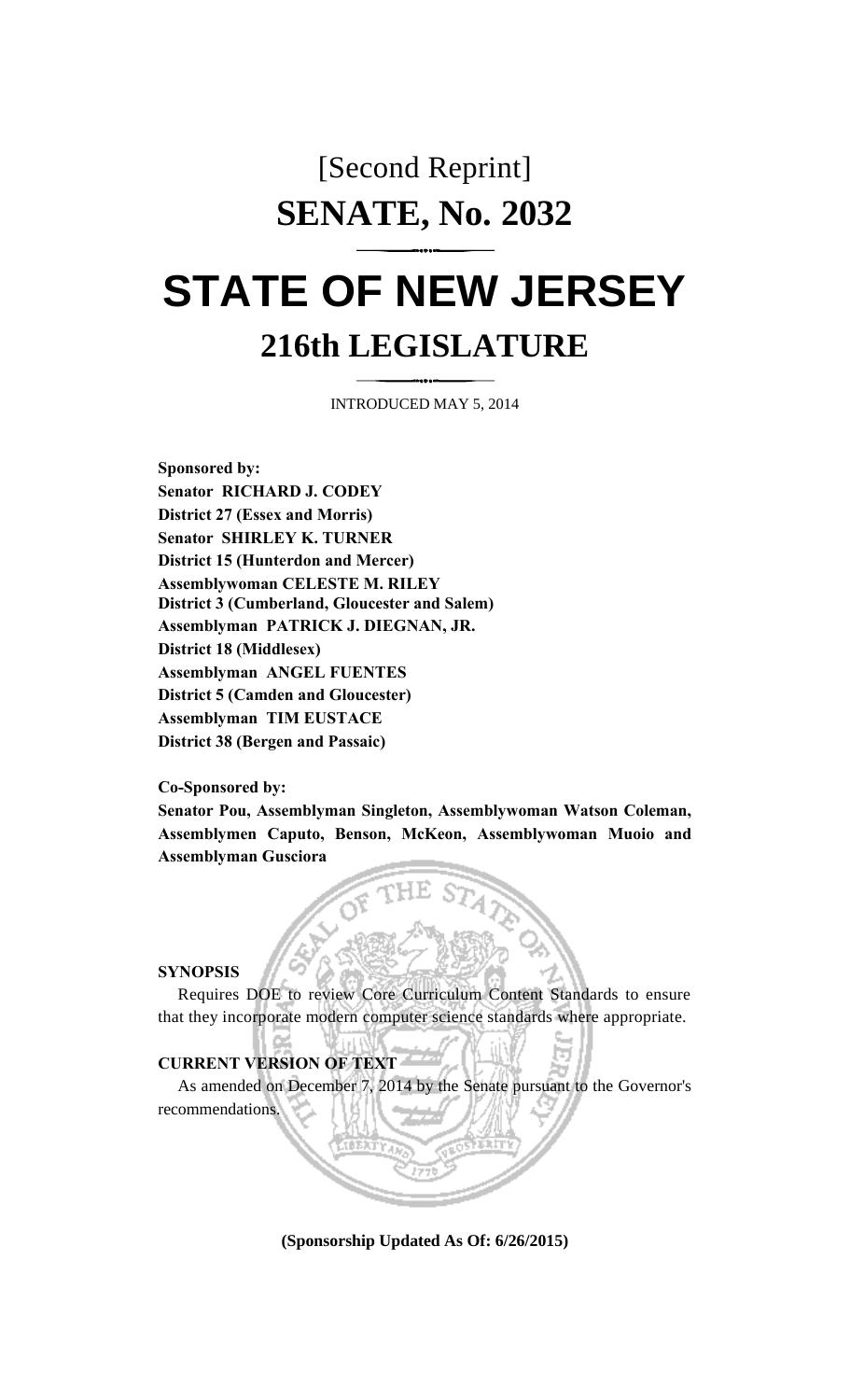**AN ACT** concerning computer science education **<sup>2</sup> [**and supplementing chapter 35 of Title 18A of the New Jersey Statutes**] 2** . **BE IT ENACTED** *by the Senate and General Assembly of the State of New Jersey:* 8 1. The Legislature finds and declares that: a. Computer science is transforming industry, creating new fields of commerce, driving innovation in all fields of science, and bolstering productivity in established economic sectors. b. The federal Bureau of Labor Statistics predicts that by the year 2020, there will be 4.2 million jobs in computing and information technology in the United States, putting these fields among the fastest growing occupational fields. c. The College Board reports that of the 3.4 million Advanced Placement exams given in 2011, only about 20,000 of those were in computer science. d. In the 2012-2013 school year, only 9 states allowed computer science courses to count toward secondary school core graduation requirements, chilling student interest in computer science courses. e. Many states' middle and high school curriculums are almost exclusively focused on skill-based aspects of computing and have few standards on the conceptual aspects of computer science that lay the foundation for innovation and deeper study in the field. f. Computer science education has been encumbered by confusion with technology education and the use of technology in education, which are related but distinct concepts. g. Exposing middle and high school students to computer science education in New Jersey would give them a deeper knowledge of the fundamentals of computing, yielding critical thinking skills that will serve them throughout their lives in numerous fields. h. It is appropriate at this time that the Department of Education **<sup>2</sup> [**and the school districts in the State revise curricula**]** 37 review curriculum standards<sup>2</sup> to better educate young people in this important subject area and thus better prepare our students for 39 effective citizenship in the  $21<sup>st</sup>$  century. **[**2. **<sup>1</sup> [**Within 180 days of the effective date of this act, the**]** 42 The<sup>1</sup> State Board of Education shall develop rigorous curriculum guidelines in computer science at the middle and high school levels

**Matter underlined thus is new matter.**

**Matter enclosed in superscript numerals has been adopted as follows: Senate SBA committee amendments adopted June 23, 2014. Senate amendments adopted in accordance with Governor's recommendations December 7, 2014.**

**EXPLANATION – Matter enclosed in bold-faced brackets [thus] in the above bill is not enacted and is intended to be omitted in the law.**